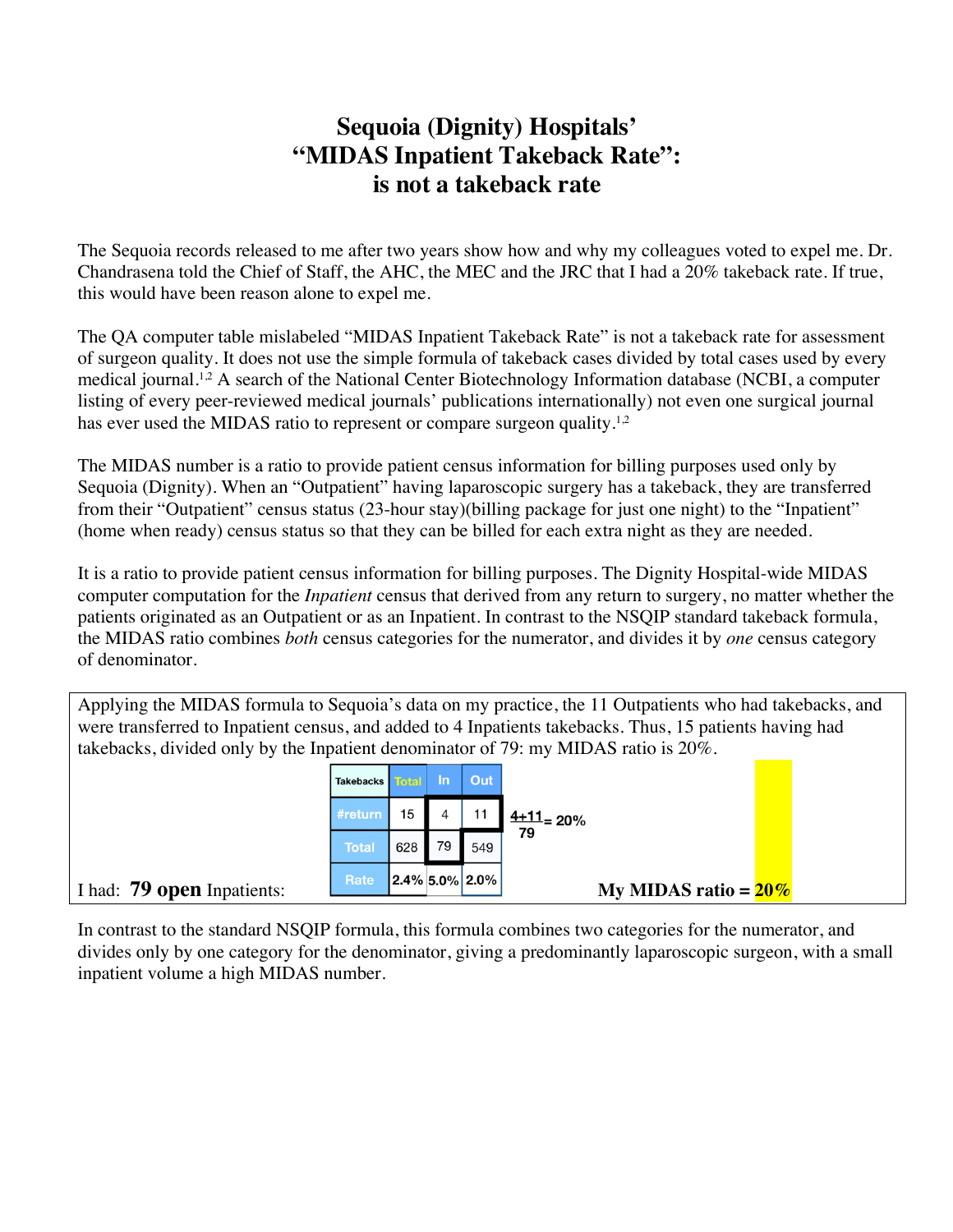A surgeon with the *same 15 Takeback and 628 total cases*, using more open-incisions (i.e. more Inpatients) than my 12%, will have a higher denominator, and a lower MIDAS ratio:

Example: "GynOnc B" uses 30% open incisions in their practice, with the same 15 total Takebacks, divided by 179 open cases, giving them a MIDAS ratio of **8.4%.** Out **Takebacks** In #return 15  $\overline{4}$  $11$  $\frac{4+11}{8}$  8.4% 179 179 628 **Total** 449 GynOnc B: **179 Open** Inpatients: **GynOnc B's MIDAS ratio= 8.4%** 

Example: "GynOnc C" uses 60% open incisions for in their practice, with the same 15 total Takebacks, divided by 379 open cases, giving them an MIDAS ratio of **3.9%.** 



A lower MIDAS rate thus does not necessarily reflect a better surgical record, but rather a lower rate of employing modern laparoscopic surgical approaches. Over the last 20 years, all Gynecologists have been encouraged to learn to perform appropriate cancer and general procedures by Outpatient laparoscopic approaches because the smaller incisions result in less pain, lower blood loss, shorter hospital stays, and quicker returns to work. I am proud that my GynOnc practice is 88% Outpatient laparoscopy.

This MIDAS Inpatient takeback ratio should not have been labelled as such in Sequoia's computer. But a Quality Assurance Director should have known this was not a takeback rate. Dr. Chandrasena at least should have questioned why this "number" was so much higher than the NSQIP data of 2.9% or the AHC data of 2.4% in her records. The MIDAS ratio may be a useful census listing for Dignity Hospital billing purposes, but nothing else. Regardless, I was thus expelled from my home hospital.

Conclusion #1: Even with the same complication numbers, the MIDAS ratio changes with the proportion of open and laparoscopic cases, and is lower when more open-incision Inpatient surgeries are performed.

Conclusion #2: A higher MIDAS ratio, given the same complication numbers, is an indicator of more laparoscopic, Outpatient surgery, which is good for patients.

Conclusion #3: The MIDAS ratio is not a Takeback rate for surgeon quality assessment and comparison.

Conclusion #4: Dr. Chandrasena should have known that the MIDAS ratio was not a Takeback rate, and should never have alleged to the AHC, MEC and JRC that my Takeback rate was 20% compared to other Gynecologic Oncologists 3.9% rate.

Conclusion #5: Dr. Chandrasena should not have ignored her own QA-computer-calculated NSQIP takeback rate for my practice, or their own hand-counted takeback rate, in favor of an proprietary census ratio used for billing purposes.